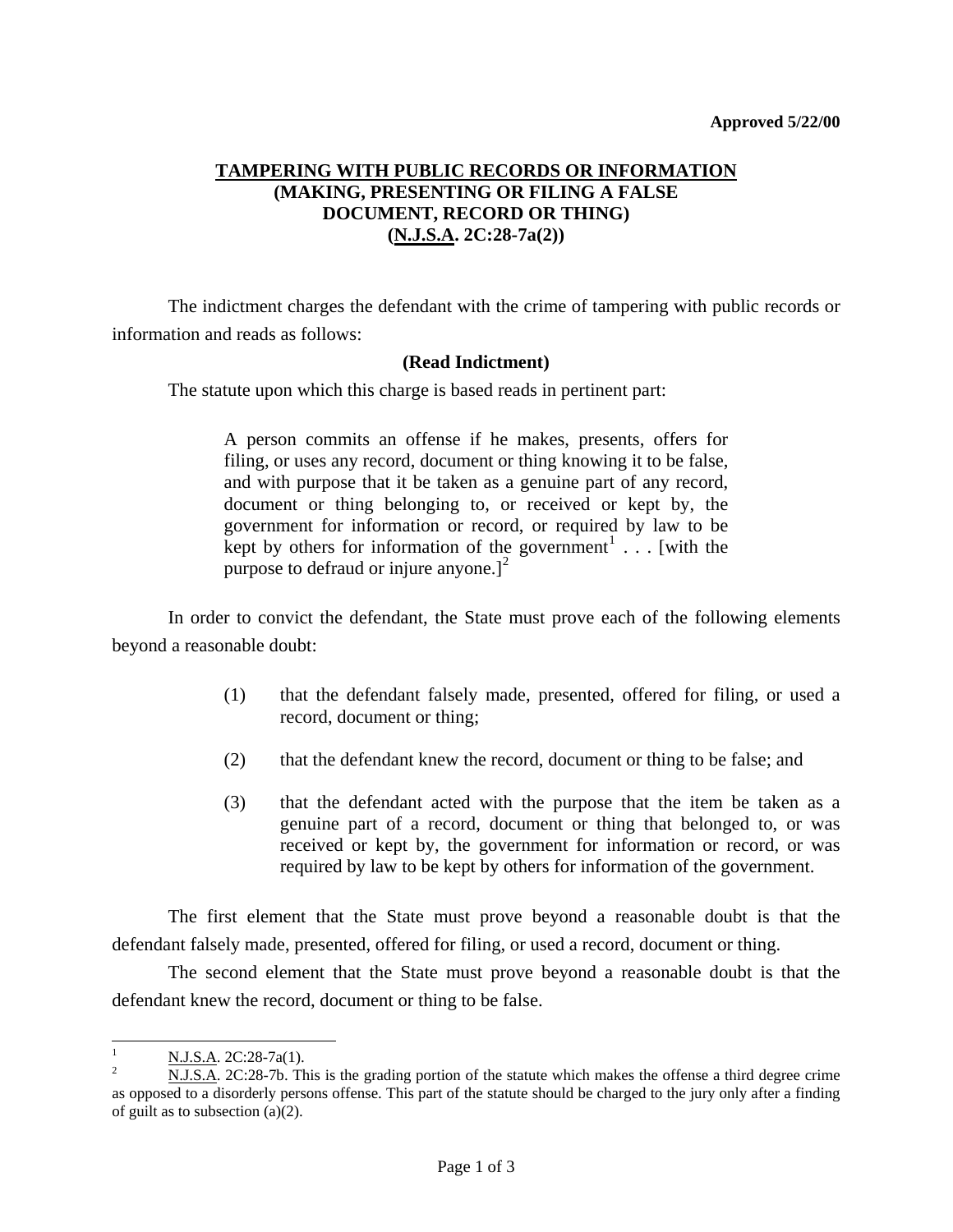## **TAMPERING WITH PUBLIC RECORDS OR INFORMATION (MAKING, PRESENTING OR FILING A FALSE DOCUMENT, RECORD OR THING) (N.J.S.A. 2C:28-7a(2))**

 A person acts knowingly with respect to the nature of his/her conduct or the attendant circumstances if he/she is aware that his/her conduct is of that nature, or that such circumstances exist, or he/she is aware of a high probability of their existence. A person acts knowingly with respect to a result of his/her conduct if he/she is aware that it is practically certain that his/her conduct will cause such a result. "Knowingly," "with knowledge" or equivalent terms have the same meaning. $3$ 

 Knowledge is a condition of the mind which cannot be seen and can only be determined by inferences from the defendant's conduct, words or acts. A state of mind is rarely susceptible of direct proof, but must ordinarily be inferred from the facts. Therefore, it is not necessary, members of the jury, that the State produce witnesses to testify that an accused said he/she had a certain state of mind when he/she engaged in a particular act. It is within your power to find that such proof has been furnished beyond a reasonable doubt by inference which may arise from the nature of his/her acts and his/her conduct, and from all he/she said and did at the particular time and place, and from all of the surrounding circumstances.

 The third element that the State must prove beyond a reasonable doubt is that the defendant acted with the purpose that the record, document or thing be taken as a genuine part of one that belonged to, or was received or kept by, the government for information or record, or was required by law to be kept by others for information of the government.<sup>[4](#page-1-1)</sup>

 "Government" includes any branch, subdivision or agency of the government of the State or any locality within it.<sup>[5](#page-1-2)</sup>

Here, the State alleges that the defendant's purpose was *[Here, the court* **should state to the jury the allegations made by the State and the defense's position(s), if any].**

 A person acts purposely with respect to the nature of his/her conduct or a result thereof if it is his/her conscious object to engage in conduct of that nature or to cause such a result. That is, a person acts purposely if he/she means to act in a certain way or to cause a certain result. A person acts purposely with respect to attendant circumstances if he/she is aware of the existence of such circumstances or he/she believes or hopes that they exist. In other words, if he/she means

<span id="page-1-2"></span>N.J.S.A. 2C:27-1b.

l 3 N.J.S.A. 2C:2-2b(2). <sup>4</sup>

<span id="page-1-1"></span><span id="page-1-0"></span>The question of who receives, keeps or maintains the item, to whom it belongs, and for what purpose should be provided for by statute, ordinance, rule, regulation or otherwise. The trial court might wish to refer to or quote the appropriate provision, if it is in issue.